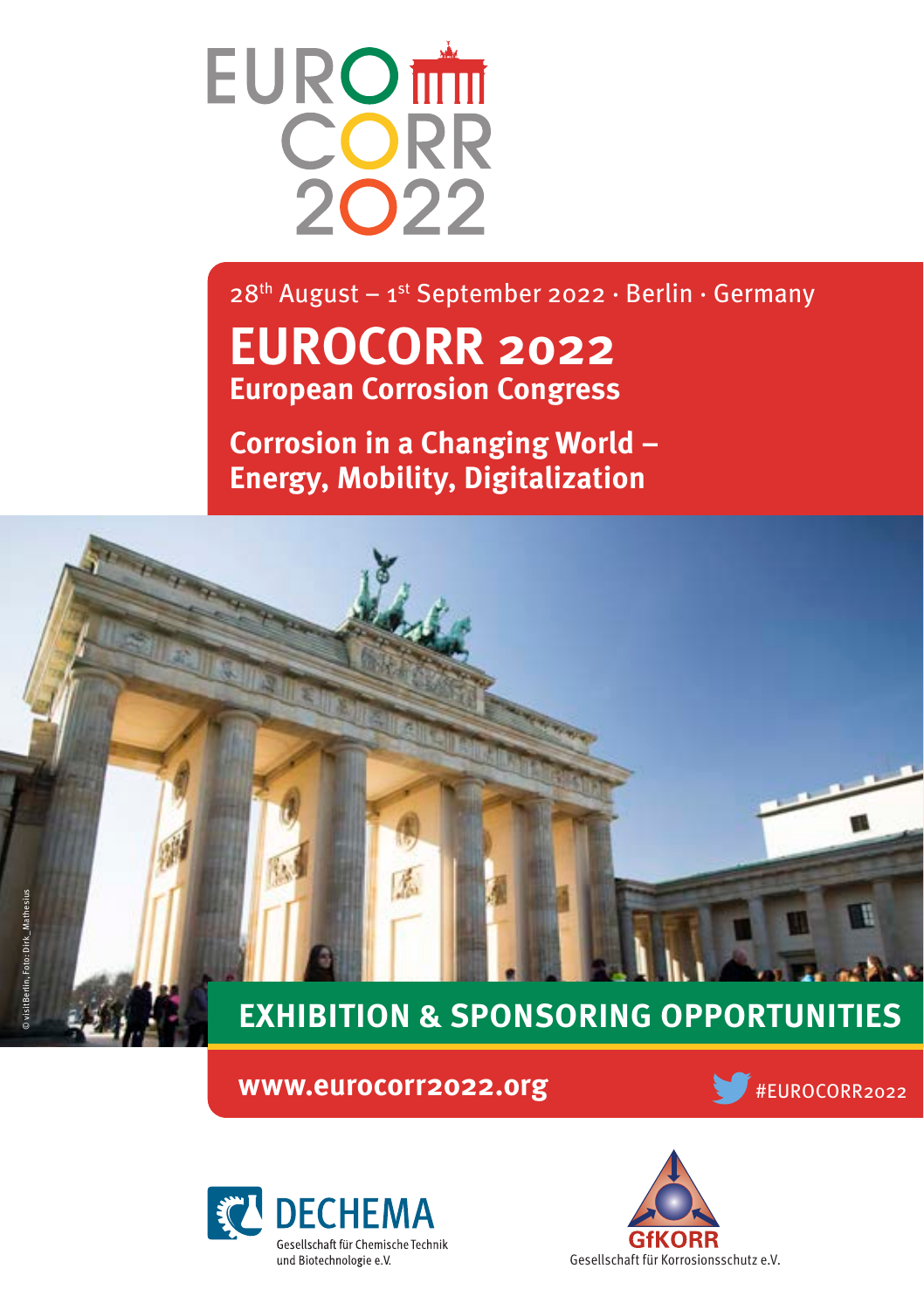#### **WELCOME**

EUROCORR 2022 is organised by DECHEMA (Society for Chemical Engineering & Biotechnology) and GfKORR (Society for Corrosion Protection) in Berlin. Under the motto **"Corrosion in a changing world – Energy, Mobility, Digitalization"** the event will take place from **28 August to 1 September 2022**. The flagship event of the European Federation for Corrosion will take place in the heart of **Berlin** at the Berlin Central District Hotel (managed by Marriott).

> **Berlin is attractive. Berlin is diverse. Berlin sets trends.**

Consequently, the German capital is one of the most visited cities in Europe. First-class museums, international trade fairs, zoological garden, art galleries and sights of all kinds attract visitors in droves. Whether at Potsdamer Platz, Alex, Kurfürstendamm or Prenzlauer Berg: the city has many facets and is full of surprises. Berlin stands for freedom, tolerance and the diversity of life style. Go on a journey through time and discover the scenes of world history and contemporary modern architecture in Berlin.

The EUROCORR attracts over one thousand corrosion experts from all over the world every year. The high level of scientific expertise of the participants has made EUROCORR as the global leading scientific conference on corrosion research and is a permanent item on the agenda of experts from universities and industry. For young colleagues the Young EFC provides a platform to exchange ideas with expert colleagues and to become part of a unique network.

You should therefore already note the date and plan a trip to Berlin in autumn 2022.



#### **venue**

#### **Hotel Berlin Central District**

(managed by Marriott International) Stauffenbergstr. 26 10785 Berlin/Germany +49 (0)30 20650 contact@hotelberlincentraldistrict.com www.hotelberlincentraldistrict.com



#### **contact**

### **EUROCORR Congress Office** Ms. Lubna Koch +49 (0)69 75 64 580 Ms. Jacqueline Luque-Hornero +49 (0)69 7564 243 Ms. Andrea Köhl +49 (0)69 75 64 235

eurocorr@dechema.de www.eurocorr2022.org

# exhibition / sponsoring

#### **why become an exhibitor or sponsor?**

Sponsoring & exhibition is an integral part of EUROCORR 2022 and offers a unique opportunity to promote your technologies, products and services. Enhance your visibility, introduce new products or services.

EUROCORR 2022 provides a various range of sponsorship and exhibition options that can be tailored to your requirements and to suit your budget.

Extensive pre-conference publicity will promote your organisation to the widest possible audience.

- » EUROCORR 2022 sets out to become once more the "place to be" where new developments regarding all facets of corrosion and corrosion protection will be jointly discussed for mutual benefit.
- » More than 1.200 international delegates from industry and academia are expected to attend the conference in August 2022. This delegate base offers you access to a truly international audience.
- » EUROCORR 2022 will be a unique networking opportunity with personal contact to leading scientists, representatives of research institutions, university and industry and graduate students.
- » Connect with the decision makers from research and industry in all fields of corrosion; strengthen your network as you build upon existing and generate new relationships.
- » Yet, as each of the involved disciplines has seen amazing progress, the mission of providing an effective platform for exchange is even more important.
- $\rightarrow$  Corrosion is a hot topic in different industries, expand your customer base e.g. in oil & gas, automotive, aerospace and all other areas.
- » Lot's of time for exchange: All coffee and lunch breaks plus the welcome reception and the poster party will take place in the exhibition area.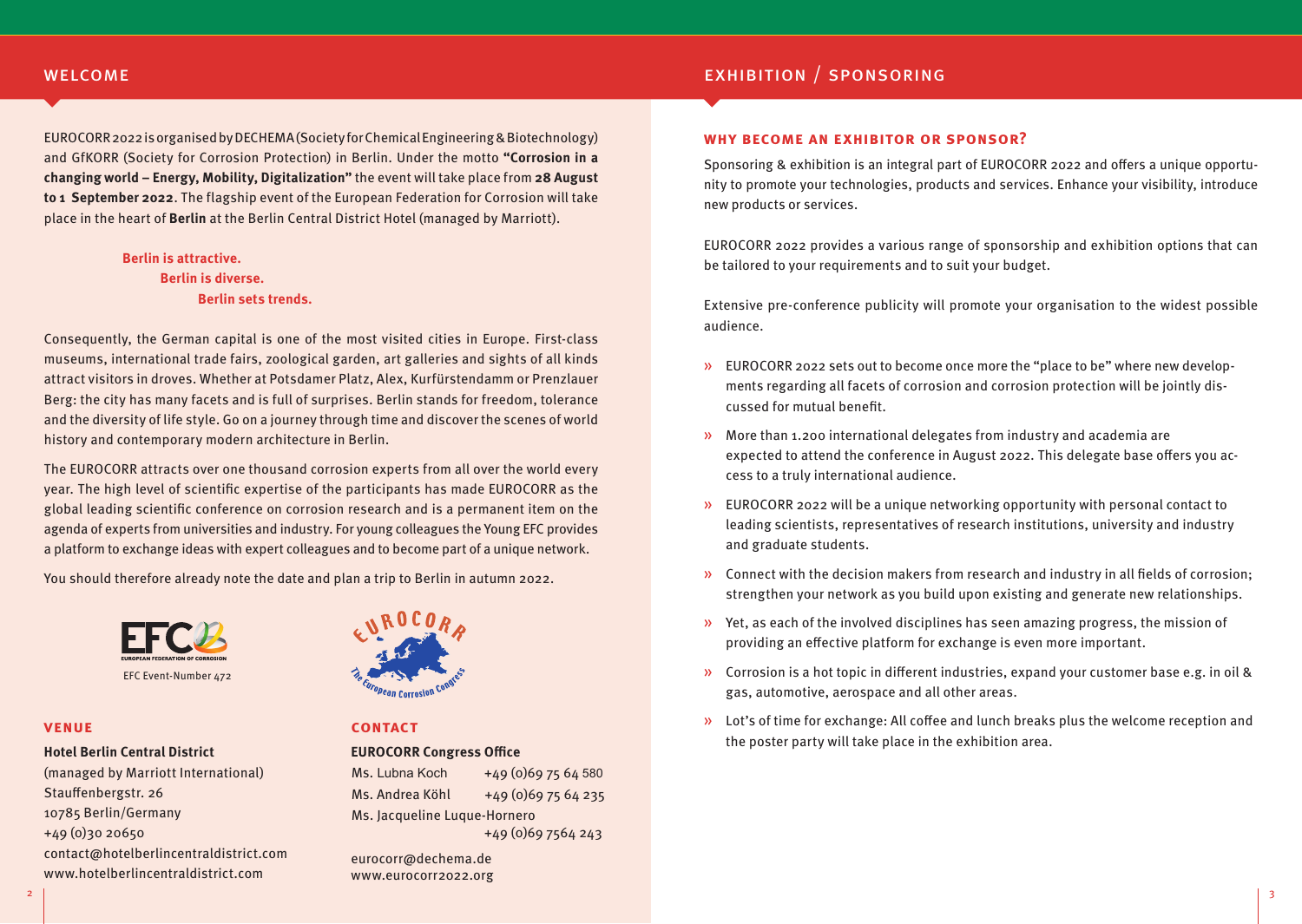#### conference topics

- » Corrosion in Green & Low Carbon Energy Technologies
- » Corrosion of Biomaterials
- » Corrosion in the chemical process industry
- » Corrosion Control in Aerospace
- » Automotive Corrosion
- » Corrosion Reliability of Electronics
- » Corrosion in Oil and Gas Production
- » Corrosion challenges in nuclear industry and waste disposal
- » Corrosion by Hot Gases and Combustion Products
- » Marine Corrosion
- » Microbial Corrosion
- » Corrosion of Steel in Concrete
- » Corrosion in Refinery and Petrochemistry
- » Coatings
- » Cathodic Protection
- » Corrosion of Polymer Materials
- » Corrosion and Corrosion Protection of Drinking Water Systems
- » Corrosion of Archaeological and Historical Artefacts
- $\lambda$  CO<sub>2</sub>-Corrosion in Industrial Applications
- » Atmospheric Corrosion
- » Corrosion Mechanisms, Methods and Modeling
- » Corrosion Education
- » Corrosion and Scale Inhibition
- » Environment Sensitive Fracture
- » Tribo-Corrosion

#### **important dates**

| October 2021           | Call for Papers will be open            |
|------------------------|-----------------------------------------|
| 14th January 2022      | <b>Abstract Submission Deadline</b>     |
| 18th March 2022        | Paper Reviewing and Selection Meeting   |
| March/April 2022       | <b>Notification of Authors</b>          |
| April 2022             | Conference Programme will be published  |
| 31 May 2022            | <b>Early Participant Registration</b>   |
| 31 May 2022            | <b>Authors Registration (Presenter)</b> |
| 28 Aug. – 1 Sept. 2022 | EUROCORR 2022                           |
|                        |                                         |

#### sponsoring packages\*

## **PLATINUM SPONSORING PACKAGE** (one sponsor only) **15.000 €**

- » exhibition space (12 sqm, 1 table, 2 chairs, power supply, WiFi) – priority of choosing the exhibition space location
- » full page advertisement on back cover of the final programme brochure (format DIN A4, full colour)
- » 3 conference tickets included, 3 tickets for the conference dinner
- » logo with company profile on the EUROCORR 2022 website (500 characters) with hyperlink to your website
- » logo with company profile in the printed programme (500 characters)
- » logo placed on congress banner in registration area: named as Platinum Sponsor
- » hand out of one flyer\*\* (or similar) and give-aways\*\* with delegate documents
- » option to register additional conference delegates for a reduced rate

#### **GOLD SPONSORING PACKAGE 10.000 €**

- » exhibition space (9 sqm, 1 table, 2 chairs, power supply, WiFi)
	- priority of choosing the exhibition space location
- $\triangleright$  full page advertisement on inside back cover of the final programme brochure (format DIN A4, full colour)
- » 3 conference tickets included
- » logo with company profile on the EUROCORR 2022 website (500 characters) with hyperlink to your website
- » logo with company profile in the printed programme (500 characters)
- » logo placed on congress banner in registration area: named as Gold Sponsor
- » hand out of one flyer\*\* with delegate documents
- » option to register additional conference delegates for a reduced rate

\*\* Provided by sponsor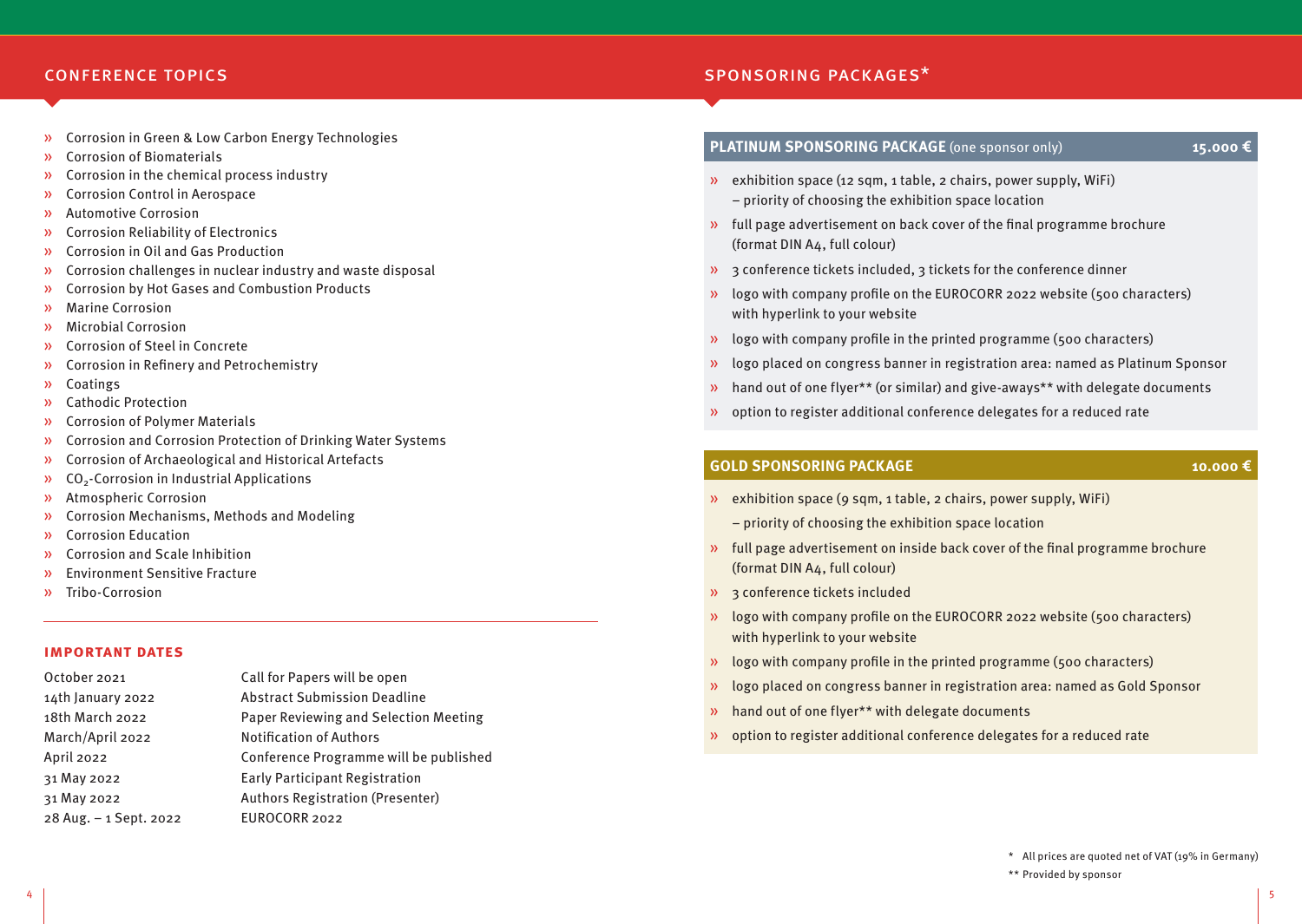#### ${\sf SPONSORING \; PACKAGES^{\star}}$  exhibition packages $^{\star}$

#### **SILVER SPONSORING PACKAGE 6.000 €**

- $\lambda$  exhibition space (6 sqm, 1 table, 2 chairs, power supply, WiFi)
- » full page advertisement in the final programme brochure (inside page, full colour)
- » 2 conference tickets included
- » logo with company profile on the EUROCORR 2022 website (500 characters) with hyperlink to your website
- $\lambda$  logo with company profile in the printed programme (500 characters)
- » logo placed on congress banner, named as Silver Sponsor
- » hand out of one flyer\*\* with delegate documents
- » option to register additional conference delegates for a reduced rate

# **BRONZE SPONSORING PACKAGE 2.500 €**<br>2.500 €

- » halfe page advertisement in the final programme brochure (inside page, full colour)
- » 1 conference ticket included
- » logo with company profile on EUROCORR 2022 website (500 characters) with hyperlink to your website
- » logo with company profile in the printed programme (500 characters)
- » logo placed on congress banner, named as Bronze Sponsor
- » display of flyer or brochure next to registration desk
- » option to register up to 2 additional conference delegates for a reduced rate

#### **STANDARD EXHIBITION PACKAGE**

#### **The stand package includes**

- » shell scheme built stand
- $\lambda$  1 fascia board with monochrome type set company name
- » standard equipment
	- $-$  1 table and 2 chairs
	- standard electricity connection up to 3.0 kW incl. 1 socket, 230 V
	- Daily cleaning & 1 waste paper basket
- » 1 conference ticket included
- » media package: company logo in the final programme, short company profile (500 text characters) on EUROCORR 2022 website
- » WiFi (upgrade available at cost)

#### **STAND PACKAGE 1 2.900 €**

- $\frac{1}{2}$  6 sqm booth (3 m x 2 m)
- » 1 staff member free

#### **STAND PACKAGE 2 3.900 €**

- $\rightarrow$  8 sqm booth  $(4 \text{ m x 2 m})$
- » 2 staff members free

#### **STAND PACKAGE 3 5.300 €**

- $\sqrt{2}$  12 sqm booth (4 m x 3 m)
- $\frac{1}{2}$  3 staff members free

Please note that the organiser will allocate exhibition booths on a first come first served basis and based on the profile of the organisation.

\* All prices are quoted net of VAT (19% in Germany)

#### \* All prices are quoted net of VAT (19% in Germany)